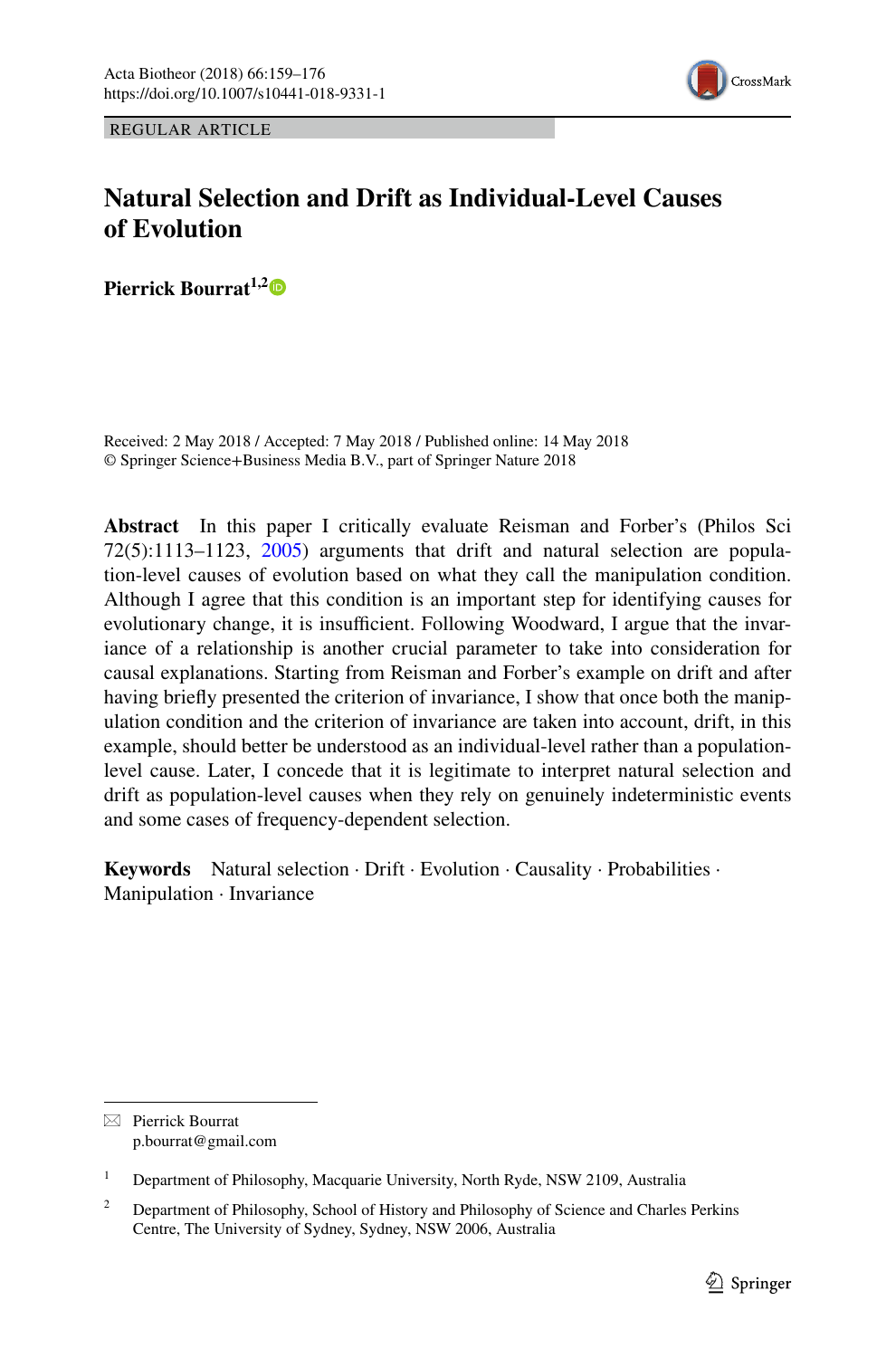# **1 Introduction**

Population geneticists classically distinguish four causes<sup>[1](#page-1-0)</sup> of evolution: natural selection, mutation, migration and drift.<sup>2</sup> Yet, what an "evolutionary cause" is, is not immediately clear. It has been and still is subject to an important debate in philosophy of biology.<sup>3</sup> Most of the literature focuses on natural selection and drift while leaving out mutation and migration. I follow suit.

The philosophical landscape on the causes for evolutionary change can roughly be divided into three views. First, some philosophers think it is misleading to consider natural selection and drift as causes. According to them, what we call natural selection is a mathematical aggregate of unique events happening to individuals forming populations (e.g. Matthen and Ariew [2002](#page-16-1); Walsh et al. [2002](#page-17-0)). Following the literature, I call this view the *statistical view*. Under this view, each individual trait (or, depending on the particular account, type of organism) in a population is assigned a *trait*-*ftness* value—in its most abstract form an expected (mathematical) growth rate—which is the result of diferent events occurring at the individual-organism level such as death, birth or mating. In that sense, statisticalists locate causation at the individual rather than the population level. Yet, those events, they claim, cannot be equated with natural selection (or drift). This is because trait-ftness is a non-causal (statistical) property of types at the population level. Consequently, diferences in trait-ftness in a population entail evolution by natural selection mathematically (statistically) rather than causally (Matthen and Ariew [2009\)](#page-16-2).

Over the years, the statisticalists have nuanced some of their claims. For instance, Ariew et al. [\(2015](#page-16-3)) defend statisticalism on the ground that it provides autonomousstatistical explanations, that is explanations which do not cite causes, but only properties of probability distributions. The point here is not that natural selection and drift are not causes of evolutionary change. Rather, it is that one *can* talk about natural selection and drift without having to refer to causality.<sup>[4](#page-1-3)</sup> Walsh et al.  $(2017)$  $(2017)$ (see also Walsh [2007,](#page-17-2) [2010\)](#page-17-3) defend statisticalism on the ground that explanations involving natural selection and drift are relative to a model. According to them, this weakens the idea of viewing natural selection and drift as causes, since causal

<span id="page-1-0"></span><sup>&</sup>lt;sup>1</sup> In population genetics, the term 'force' is used more often than the term 'cause.' I consider them as roughly equivalent, although I will use the term 'cause' throughout the paper. This is because I will make use of concepts developed in the philosophical literature on causation. For more on the diference between the use of these two terms in evolutionary theory see Hitchcock and Velasco [\(2014](#page-16-4)).

<span id="page-1-1"></span><sup>&</sup>lt;sup>2</sup> This division into four causes is to some extent arbitrary. Some authors would for example add sex or recombination as other forces or causes.

<span id="page-1-2"></span><sup>&</sup>lt;sup>3</sup> See for example Bouchard and Rosenberg ([2004\)](#page-16-5), Matthen and Ariew [\(2002](#page-16-1), [2009\)](#page-16-2), Millstein ([2006\)](#page-16-6), Northcott [\(2010](#page-16-7)), Reisman and Forber ([2005\)](#page-16-0), Rosenberg and Bouchard ([2005\)](#page-16-8), Shapiro and Sober ([2007\)](#page-17-4), Stephens [\(2004](#page-17-5)), Walsh [\(2000](#page-17-6), [2007,](#page-17-2) [2010\)](#page-17-3), Walsh et al. ([2002\)](#page-17-0), Ariew et al. ([2015\)](#page-16-3), Walsh et al. ([2017\)](#page-17-1), and Otsuka [\(2016](#page-16-9)).

<span id="page-1-3"></span><sup>4</sup> To be sure, most causal explanations involve the use of statistics in evolutionary biology. The statisticalists have no objection to that, but they claim that referring to causes is in principle dispensable for evolutionary explanations.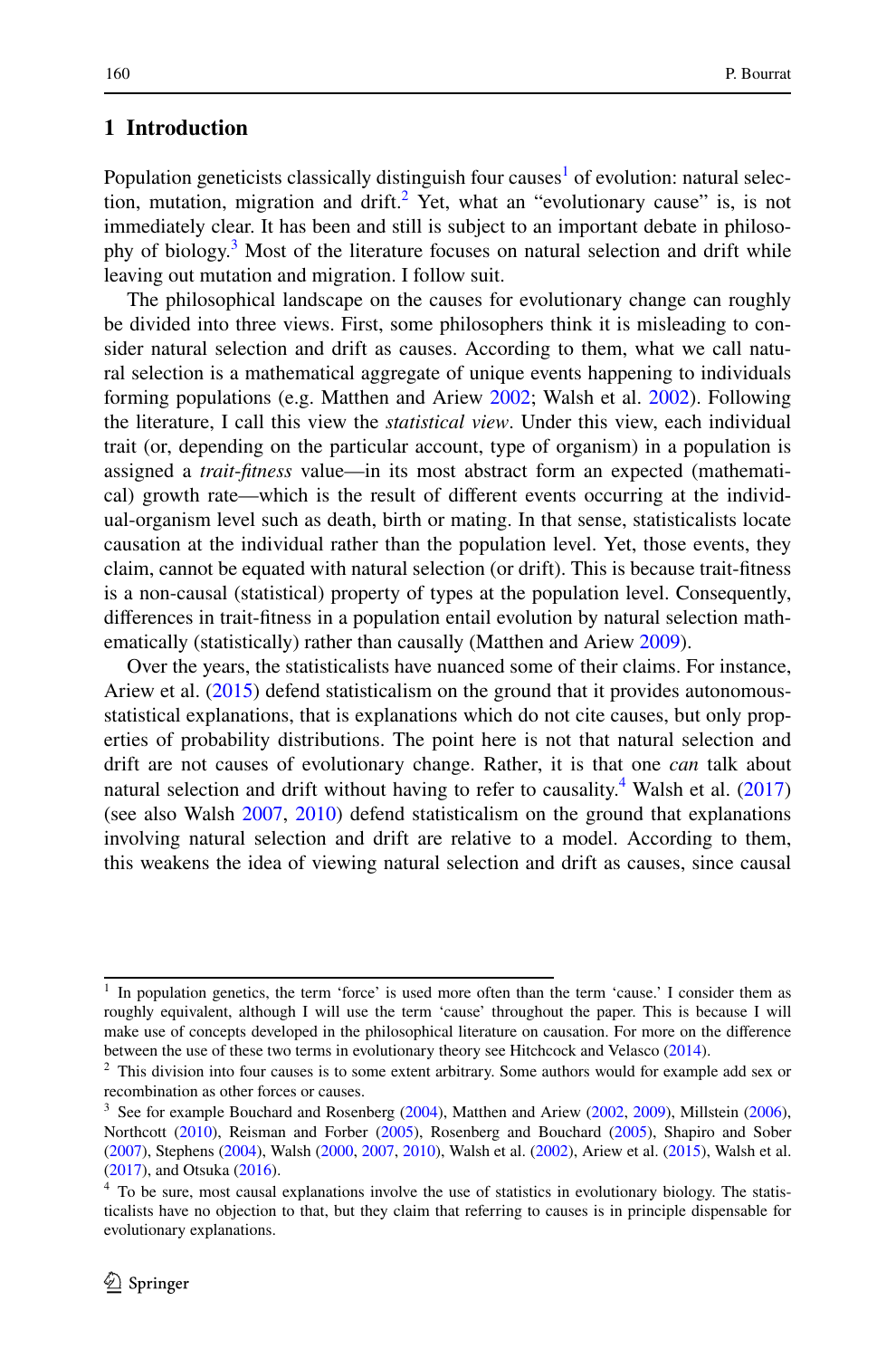relations are commonly regarded as "objective, description-independent features of the world."<sup>5</sup>

Second, Bouchard and Rosenberg [\(2004](#page-16-5); see also Rosenberg and Bouchard [2005;](#page-16-8) Otsuka  $2016$ ) offer a very different view, in direct opposition to that of the statisticalists. Not only do they argue that natural selection is a causal process, they also claim that ftness should not be understood solely as a population-level statistical property. They conceive of ftness as a context-dependent property of *individual*[6](#page-2-1) *entities* forming populations. This property must be distinguished from a growth rate or reproductive output, since Bouchard and Rosenberg view a diference in growth rate between two types of entities not as a diference in ftness, but as a *consequence* of a diference in ftness. In other words, growth rates are proxies for ftness (a proxy for ftness is also called *realized* ftness). As Bouchard and Rosenberg [\(2004](#page-16-5), p. 710) put it: "selection [is] a contingent causal process in which *individual* ftnesses are the causes and subsequent *population* differences are the effects" (my emphases). Thus, under Bouchard and Rosenberg's view only causes of evolutionary change are at the individual level, not the consequences of these causes. I call Bouchard and Rosenberg's view the *individual*-*cause view*.

A number of authors have proposed a third view, namely that natural selection and other evolutionary processes are causes of evolutionary change, not at the individual level, as argued by Bouchard and Rosenberg, but at the population level (e.g. Millstein [2006](#page-16-6); Reisman and Forber [2005;](#page-16-0) Stephens [2004\)](#page-17-5). One argument from the *population*-*cause view* proponents is that since natural selection and drift can systematically be manipulated at the population level (e.g., by changing population size we can change the infuence of drift), they represent genuine causes at that level under some legitimate account of causation. This is what Reisman and Forber ([2005\)](#page-16-0) call the 'manipulation condition,' following Woodward's ([2003,](#page-17-7) [2013](#page-17-8)) now popular manipulationist account of causation. Manipulating (also known as an 'intervention on') a variable *X* to establish whether it is a cause of a second variable *Y*, consists, following Woodward [\(2003](#page-17-7), p. 14), in changing "the value of *X* in such a way that if any change occurs in *Y*, it occurs only as a result of the change in the value of *X* and not from some other source."

One important point to note here is that both the individual-cause and the population-cause proponents agree that the evolutionary consequences of natural selection are at the population level. Their disagreement lies in whether the causes of natural selection are population-level or individual-level causes.

In this paper, I do not engage in the disagreements between the *statisticalists* and the *causalists* (represented both by the individual-cause and population-cause

<span id="page-2-0"></span> $5$  Otsuka et al. [\(2011](#page-16-10), see also Northcott [2010\)](#page-16-7), argue that context independence is far from being a necessary condition for a relationship to be considered as causal. Context dependence is in fact a feature of causal modeling.

<span id="page-2-1"></span><sup>&</sup>lt;sup>6</sup> In this paper, "individual" should be understood here as "any entity below the level of the population." As pointed out by Charles Pence (personal communication), this notion of "individual" might refer to something diferent from what the individual causalists mean by this term, since for them "individuals" often refer to "individual organisms." If that is the case, I accept this departure from that of the individual causalists.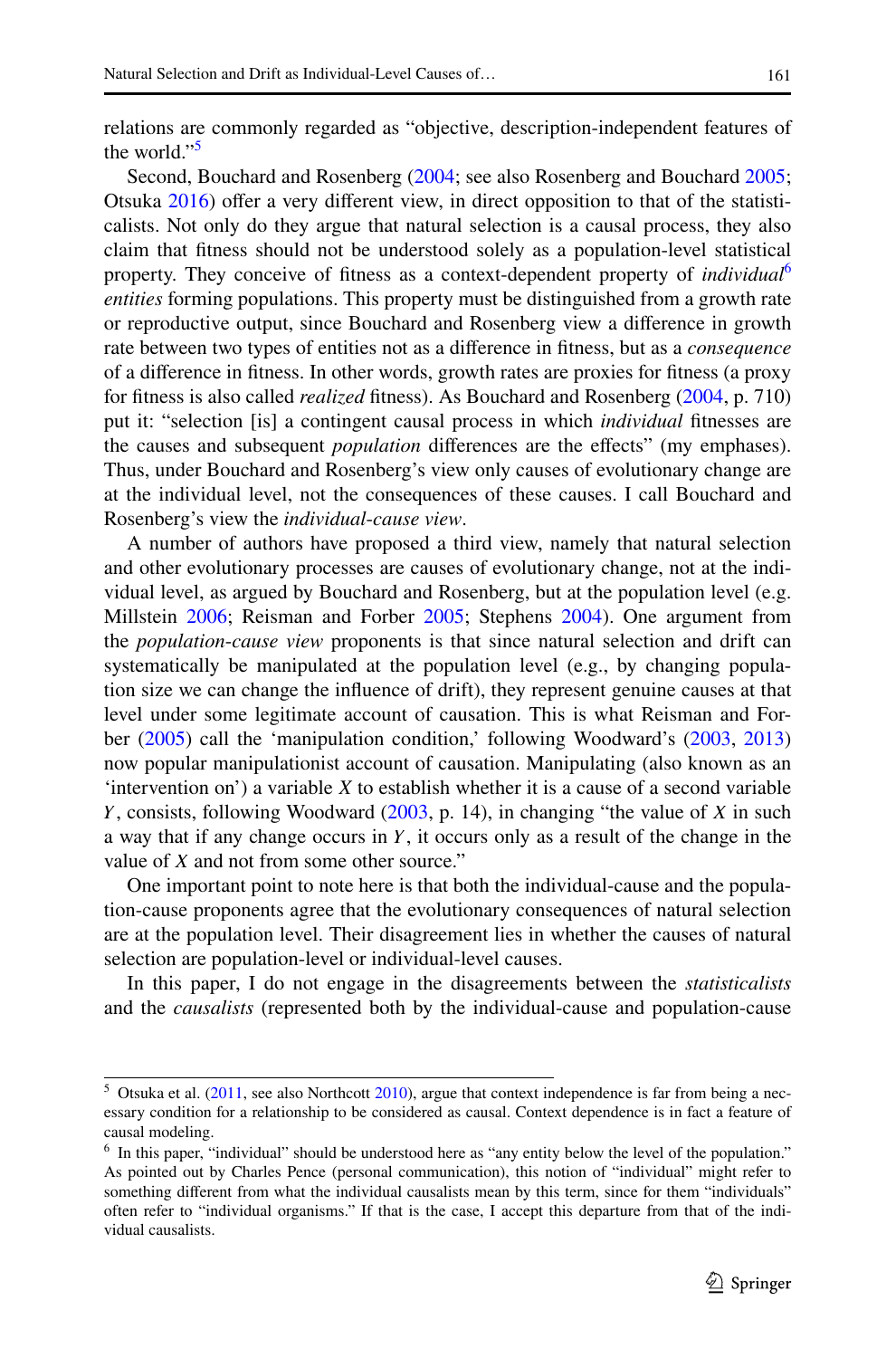views). For an excellent analysis of the debate that opposes them see Otsuka [\(2016](#page-16-9)) who, starting from a causal-modeling perspective—a mathematical account of the manipulationist account of causation (Pearl [2009\)](#page-16-11)—defends the individual-cause view against the statisticalists. Otsuka convincingly argues that the statisticalist position is untenable on a number of grounds and a rebuttal of his arguments is yet to be provided by the statisticalist camp. Delving into the details of the arguments would greatly go beyond the scope of this paper. The interested reader can refer to Otsuka's article.

My focus will rather concern one aspect of the opposition between the individual-cause and the population-cause view which has received much less attention in the literature (for an exception see Millstein [2006,](#page-16-6) especially Sect. 4.2). I argue that the manipulation condition proposed by Reisman and Forber is, in and of itself, insufficient to favor the population-cause view against the individual-cause view. To illustrate their point, Reisman and Forber use a controlled experiment realized by Dobzhansky and Pavlovsky [\(1957](#page-16-12)) which, according to them, demonstrates that one form of drift, namely the founder effect, is a population-level cause.

I show that although the population-level cause view is available and standardly invoked in population genetics, an individual-level causal explanation is also available in cases of frequency-independent selection. I argue that this individual-level explanation is superior to the population-level one. As I show, this is precisely the case for the phenomenon described by Dobzhansky and Pavlovsky and used by Reisman and Forber in their analysis. The reason I identify it as superior is that the causal relationship in the individual-level explanation is more *invariant under intervention*, following Woodward's [\(2000](#page-17-9), [2003](#page-17-7), [2010\)](#page-17-10) concept of invariance, than the one identifed with the population-level explanation. Invariance under intervention measures the extent to which a relationship between two variables satisfying the manipulation condition remains stable or unchanged as various other changes are made in the background of this relationship.

My arguments thus demonstrate that drift (but the same can be argued for natural selection), at least in some cases, should be considered as an individual rather than a population-level cause. That said, in the last section I show that in indeterministic setups and in cases of frequency-dependence selection it can be legitimate to consider drift and natural selection as population-level causes. I briefy relate this point to a defense of the population-cause view proposed by Millstein  $(2006)$  $(2006)$ .<sup>7</sup>

<span id="page-3-0"></span> $7$  Stephens' ([2004\)](#page-17-5) position seems close to that of Reisman and Forber. He assumes that drift and NS are population-level causes: "the point is that the efect of drift is only properly understood at the population level. It is a population level cause. One sees the diferential causal impact of drift only by comparing populations of diferent sizes" (p. 556, see also pp. 563–564).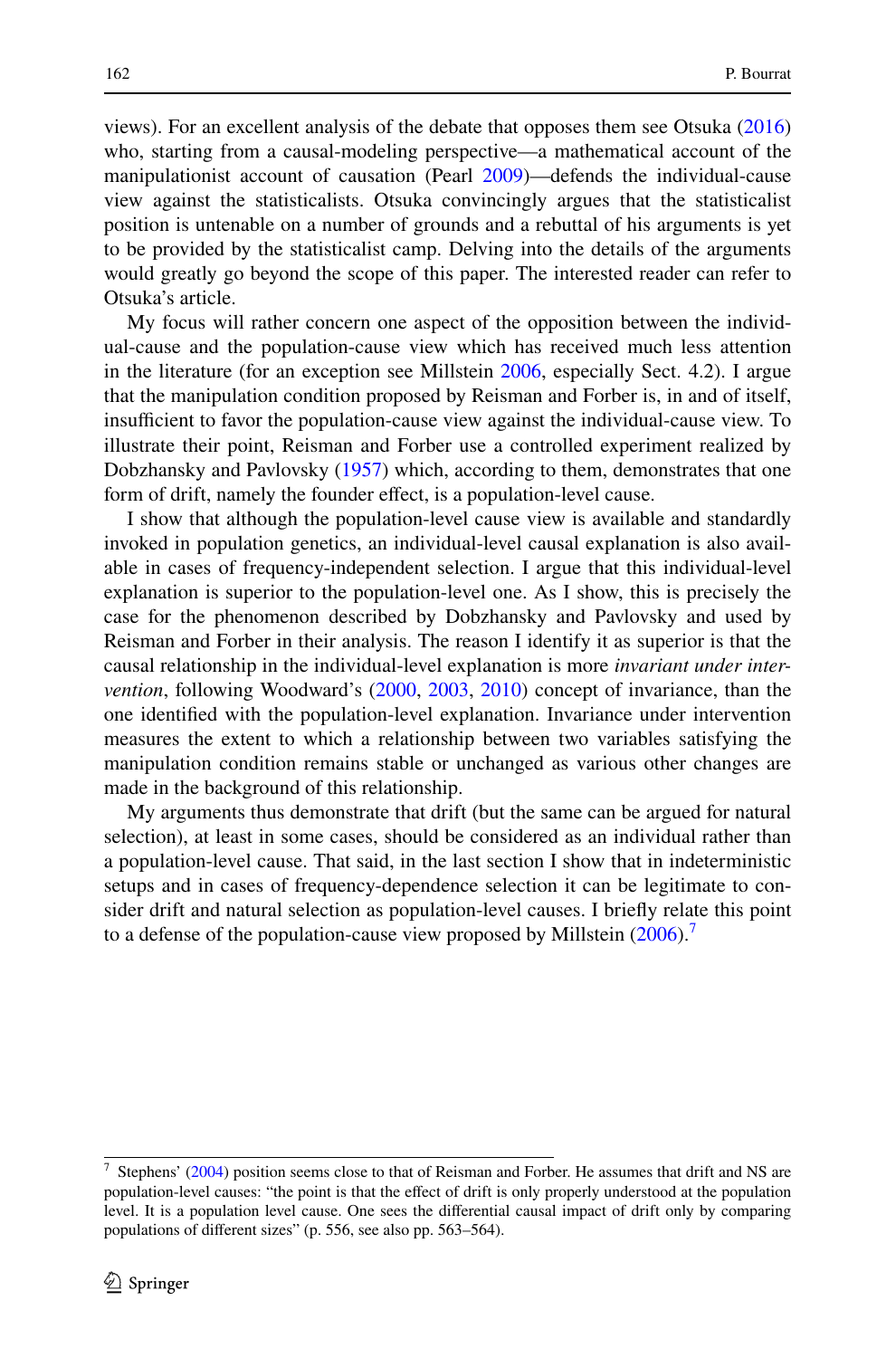#### **2 The Manipulation Condition**

Reisman and Forber's ([2005\)](#page-16-0) main argument for arguing that natural selection and drift are causes of evolutionary change resides in what they call the 'manipulation condition', which can be formulated as follows:

(Manipulation Condition) If a variable *A* can systematically be manipulated and bring about changes in variable *B*, then *A* is a cause of *B*.

This condition is the most important feature of Woodward's manipulationist account of causation (Woodward [2003](#page-17-7), [2013](#page-17-8)), which is the account of causation Reisman and Forber rely on to make their claims and that I will adopt throughout the paper. From there, Reisman and Forber develop a simple deductive argument which I reconstruct as follows:

[Premise 1] Manipulation Condition.

[Premise 2] Manipulating drift and natural selection in a systematic way using population-level variables can bring about changes in the evolutionary dynamics of a population.

[Conclusion] Natural selection and drift are population-level causes of evolutionary change. $\frac{8}{3}$  $\frac{8}{3}$  $\frac{8}{3}$ 

Before going further two points should be noted. First, my formulation of Reisman and Forber's argument is diferent from their original formulation. Although Reisman and Forber argue that natural selection and drift are population-level causes, they do not make it explicit until they defend their position against the *statistical* view, which like the *individual*-*cause* view locates causation at the individual level but disagrees that ftness is an individual property. Reisman and Forber's initial argument is only that the manipulation condition can be used to argue for natural selection and drift as being *causes* of evolutionary change, without specifying the level. Later they argue that manipulating population variables (like population size in the case of drift) leads to change in evolutionary outcomes (for specifc quotes see footnote 8), and that these population variables are causes of evolutionary change. Thus, to make clear the point that Reisman and Forber apply the manipulation condition at the population rather than the individual level, I have modifed their argument accordingly.

Second, in a follow up paper, Forber and Reisman ([2007\)](#page-16-13) claim that there is no privileged level of analysis at which *all* the causal relationships are located. That is to say, lower levels of organization should not necessarily be regarded

<span id="page-4-0"></span><sup>8</sup> Reisman and Forber's exact formulation is as follows: "[Premise] 1. The manipulation condition. [Premise] 2. Manipulating the character of selection and drift can result in systematic changes to population-level dynamics. [Conclusion] Selection and drift are causes of population-level dynamics." (2005, 1114) Reisman and Forber explicitly refer to population-level variables as causes when they claim: "we can manipulate the strength of drift in a population by manipulating the size of the population" (p. 1115). When they refer to the authors of the experiment they discuss, they write "[t]hey manipulate a population-level parameter to test how selection and drift interact to produce evolutionary change" (p. 1116).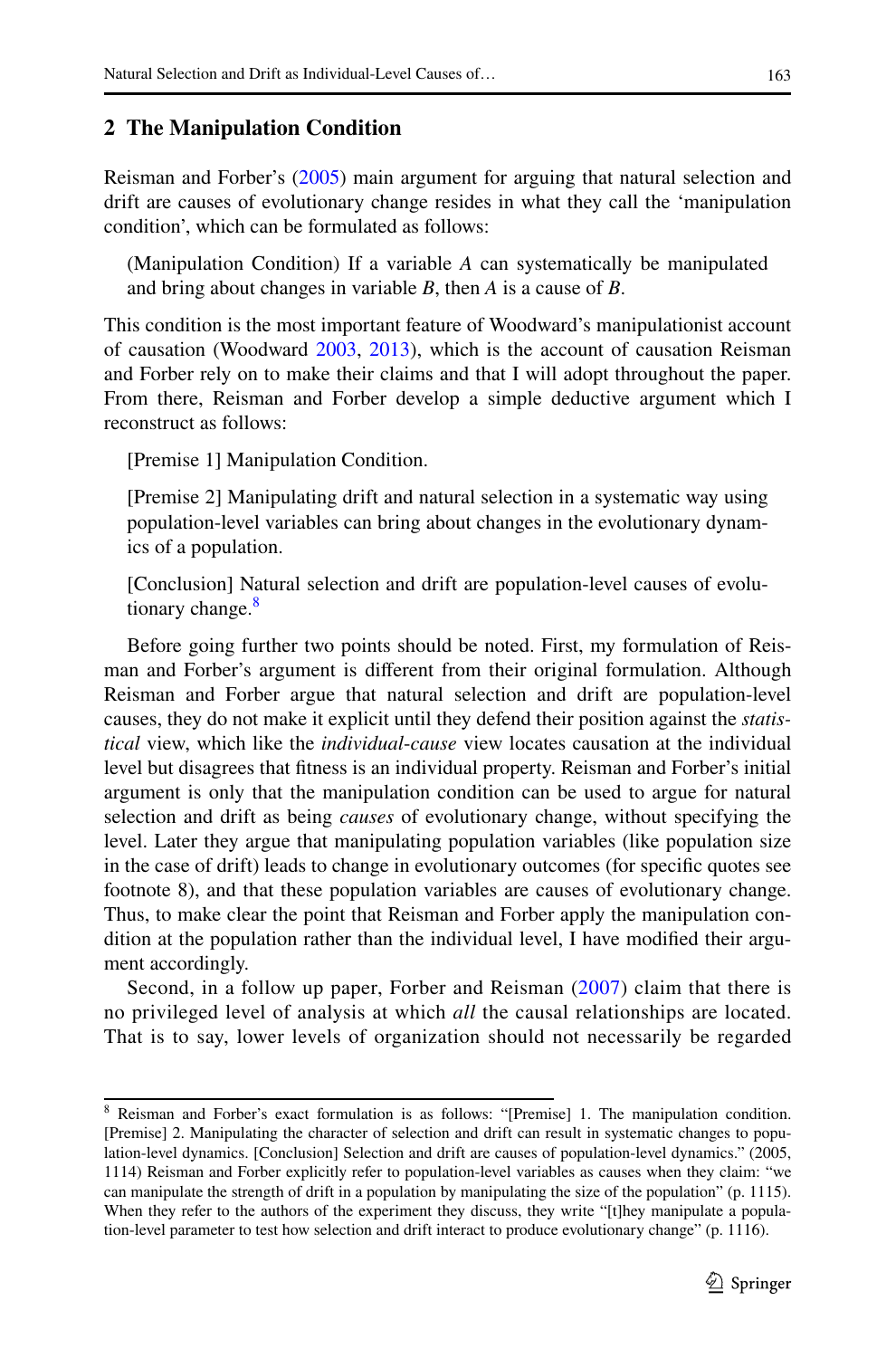as having a privileged role in explanations. The manipulation condition can be applied whether variables are defned at the individual or at the population level. I am very much in agreement with this claim since this is one of the desirable features of Woodward's [\(2003](#page-17-7)) account of causation. My contention with Reisman and Forber is that in the case they present (and similar ones) where both a manipulation can be made at the population level and at the individual level, the individual level, for reasons developed in Sect. [4](#page-10-0), is a better level of analysis.

Starting from one experiment (see Sect. [3\)](#page-6-0), Reisman and Forber ([2005,](#page-16-0) pp. 1120–1122) ofer three arguments to defend the population-cause view against both individualist positions (statistical and individual-level). The frst is that they succeed in showing that drift can be "manipulated" at the population level without any reference to individual-level properties. Although the main example they use concerns a particular case of drift, namely the founder efect, similar demonstrations using only population-level variables for other forms of drift and for natural selection could be made (Reisman and Forber, 1119). The founder efect is defned by Futuyma ([2005,](#page-16-14) p. 548) as "[t]he principle that the founders of a new population carry only a fraction of the total genetic variation in the source population." Drift, more generally, is difficult to define succinctly as it is associated with a diversity of phenomena (Beatty [1984;](#page-16-15) Millstein [2016;](#page-16-16) Plutynski [2007](#page-16-17)). Beatty provides a defnition of drift as phenomena that "have one or another biological form of random or indiscriminate sampling, and consequent sampling error" [\(1984](#page-16-15), p. 273). In the case of the founder efect, the sampling error originates from sampling particular alleles in the founder population that are unrepresentative of the frequencies of alleles found in the larger population. Second, Reisman and Forber argue that even if population-level properties supervene on individual-level properties they do not necessarily reduce to them. Third, they argue that speaking of natural selection and drift in terms of population-level causes is more informative than speaking about them in terms of individual-level causes.

I see no problem with Reisman and Forber's frst claim that drift can be manipulated at the population level without reference to the individual level. And in fact, this is routinely how population geneticists reason about drift, where it is estimated in part from the population size (more precisely the efective pop-ulation size) (Hamilton [2009](#page-16-18), Chapter 3). However, I argue below that Reisman and Forber, when illustrating their argument, have succeeded in establishing neither that causes of evolutionary change are population-level causes *irreducible* to individual-level causes, nor that the population-cause view is superior to the individual-cause view. On the contrary, I show that an explanation using only individual-level properties is available and that it is superior to that of Reisman and Forber, at least for the example they present. To be fair to Reisman and Forber, as already pointed out, the target of their paper is mostly the statistical view rather than the individual-cause view. Yet, many of their claims apply to both views since they both consider the individual level as a privileged one for causal explanations of evolutionary change.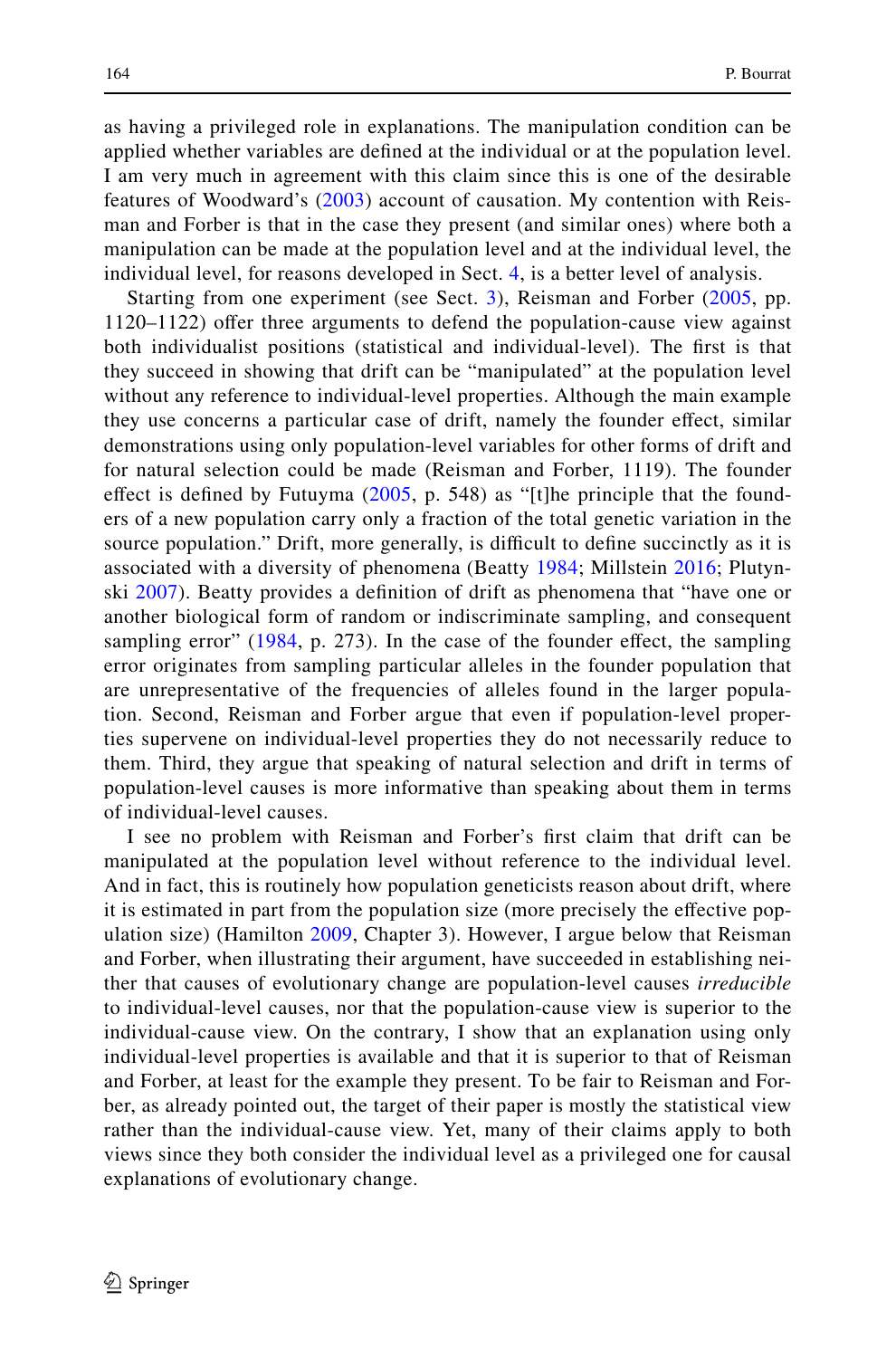#### <span id="page-6-0"></span>**3 Dobzhansky and Pavlovsky's Experiment Reconsidered**

To illustrate their point, Reisman and Forber present a controlled experiment realized by Dobzhansky and Pavlovsky ([1957\)](#page-16-12) which shows that the founder efect can be manipulated at the population level and can cause deviations from expected evolutionary change. "Expected evolutionary change" refers here to the evolutionary change one would observe if natural selection was the only cause of change, that is if the ftnesses of the individuals forming the population were expected ftnesses. Okasha [\(2006](#page-16-19), p. 32) defines expected fitness as "the number of offspring the entity would on average produce if it found itself in the same environment repeatedly." Since Dobzhansky and Pavlovsky focus on the founder efect, by *drift* I will hereafter mean the *founder efect*, which is the target of Reisman and Forber's argument, but it should be clear that I intend the demonstration to be applicable to other phenomena (but not all phenomena, see Sect. [5](#page-15-0)) typically associated with drift and natural selection. Drift, in this experiment, is manipulated through initial population size.

The experiment shows that the frequency of a particular allele (initially at a frequency of 0.5) at a locus with two alleles, in diferent replicates of populations sampled from a source population of fruit fies exhibits more variability over time when the populations sampled are initially small (20 fruit fies) than when they are large (4000 fruit fies). Indeed, when the frequency of the allele of the sampled populations is tracked over time, the variability of the diferent replicates in their deviation from the (estimated) expected frequency of this allele at equilibrium is higher when the population is composed of 20 fruit fies than when the replicate populations are founded with 4000 fruit fies. Note that Dobzhansky and Pavlovsky refer to populations variants of the third chromosome, that is chromosomes with diferent gene arrangements (labelled *AR* and *P*), not alleles. But in their experiment these chromosomal variants behave like alleles. To go beyond Dobzhansky and Pavlovsky's experiment, I will consider that chromosomal variants in Dobzhansky and Pavlovsky's experiment are alleles and will call them *A* and *B*, instead of *AR* and *PP* to be more general.

Supposing a homogeneous environment, the explanation given by Dobzhansky and Pavlovsky of their results is that when 20 fruit fies are sampled from the source population the sample contains less genetic variability at other loci than the one they study than when 4000 fruit fies are sampled. How much genetic variability at other loci contains a given sample will typically itself depend on the initial sample size. A homogenous environment implies in this context that the environment of each fruit fly can be considered identical.<sup>9</sup> Dobzhansky and Pavlovsky also assume that the larger the genetic variability at diferent loci in the population source is, the larger the diference between the two samples will be. Importantly, they stress that only the population sizes of the initial samples of the two conditions are diferent

<span id="page-6-1"></span><sup>&</sup>lt;sup>9</sup> Note that there exists some heterogeneity in the genetic background of fruit flies. Thus, the environment is not homogenous from the point of view of the alleles of the population. This diference is crucial for the rest of the argument.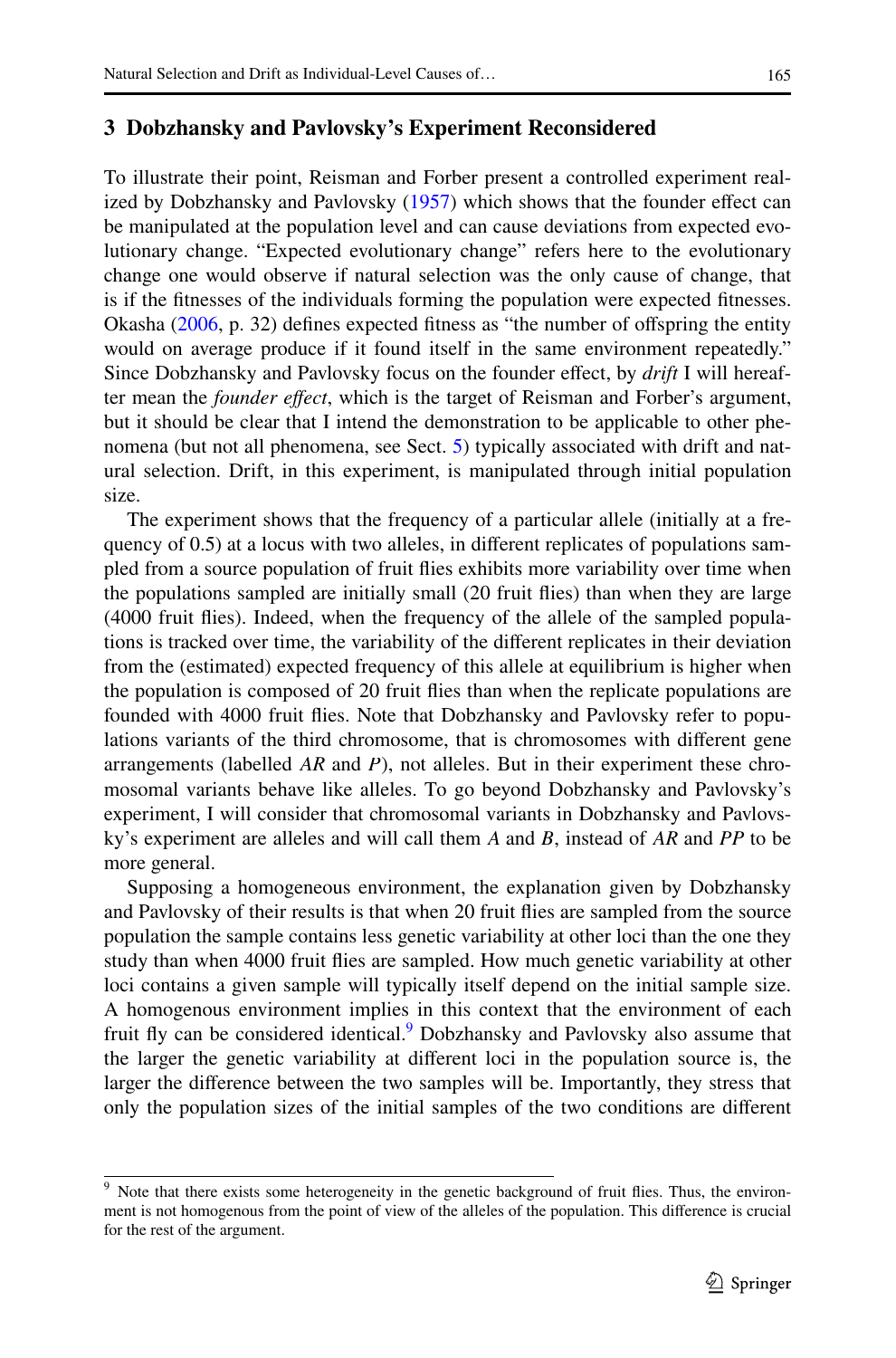(p. 315 see also the long quote below), so that when deviations from expectations are measured, the two types of samples have essentially the same population size. Thus, Reisman and Forber argue, drift is a function of the size of the initial sample. When the founder population size is small, its representativity of the source population is smaller than when the founder population is large. This, as a result, leads to larger deviations from the expected evolutionary change. Although this (standard) population-level explanation is perfectly legitimate, one should note that the following individual-level explanation<sup>10</sup> is also perfectly compatible with Dobzhansky and Pavlovsky's fndings.

In an initially small population (20 fruit fies), the probability that for a given token allele of one type at any generation, another token allele of the other type with the *same* genetic background (or a similar background or again a background with the same or similar efects on ftness) is present in the population is *smaller* than when the sample is large (4000 fruit fies). As a result, when founding population size decreases, there is a higher probability that the cumulated efects on the reproductive outputs of all token alleles *A* by alleles in their background difer from that of token alleles *B*, and that any diference observed is higher than when the population is larger. Consequently, it becomes more probable that the evolutionary outcomes in initially small populations difer from their expectations than in initially large populations. Following this reasoning, manipulating the genetic background of a token allele (an individual-level property), without reference to population size, can thus have some efect on the deviation from an expected evolutionary outcome. Since a deviation from an expected evolutionary outcome is what constitutes drift, this demonstrates that drift can be manipulated without reference to population size.

Before proceeding further, I should respond to one possible objection to the alternative explanation I have just proposed. The objection is that variability in genetic backgrounds does not amount to drift, but rather to selection. In fact, it is well known, following Fisher's fundamental theorem (Fisher [1930;](#page-16-20) Okasha [2008\)](#page-16-21), that the strength of selection in a population is proportional to the genetic variance in ftness in the population. By homogenizing the genetic backgrounds of fruit fies, one might argue, that it just reduces the variance in ftness of the fruit fies. This objection would be a valid one if the expected frequencies measured in Dobzhansky and Pavlovsky's experiment were referring to the genotype of fruit fies *across their whole genome*. Yet, in their experiment, they only refer to two alleles (*AR* and *PP*). Similarly, Reisman and Forber refer to two types in the experiments. As mentioned in footnote 10, the individuals in Dobzhansky and Pavlovsky's experiment (and population genetics more generally) are alleles. This means that, from the point of view of a token allele, variation in the genetic background of this alleles should be considered as part of its environment (Haig [2012;](#page-16-22) Okasha [2008:](#page-16-21) Lu and Bourrat [2017](#page-16-23); Sterelny and Kitcher [1988\)](#page-17-11). As expressed by Haig ([2012\)](#page-16-22), one of the main proponents of gene selectionism which is largely inspired from classical population genetics:

<span id="page-7-0"></span><sup>&</sup>lt;sup>10</sup> In the example proposed by Dobzhansky and Pavlovsky, the measures of frequency are made on *alleles*, not individual organisms. Thus, an "individual" refers here to a token allele.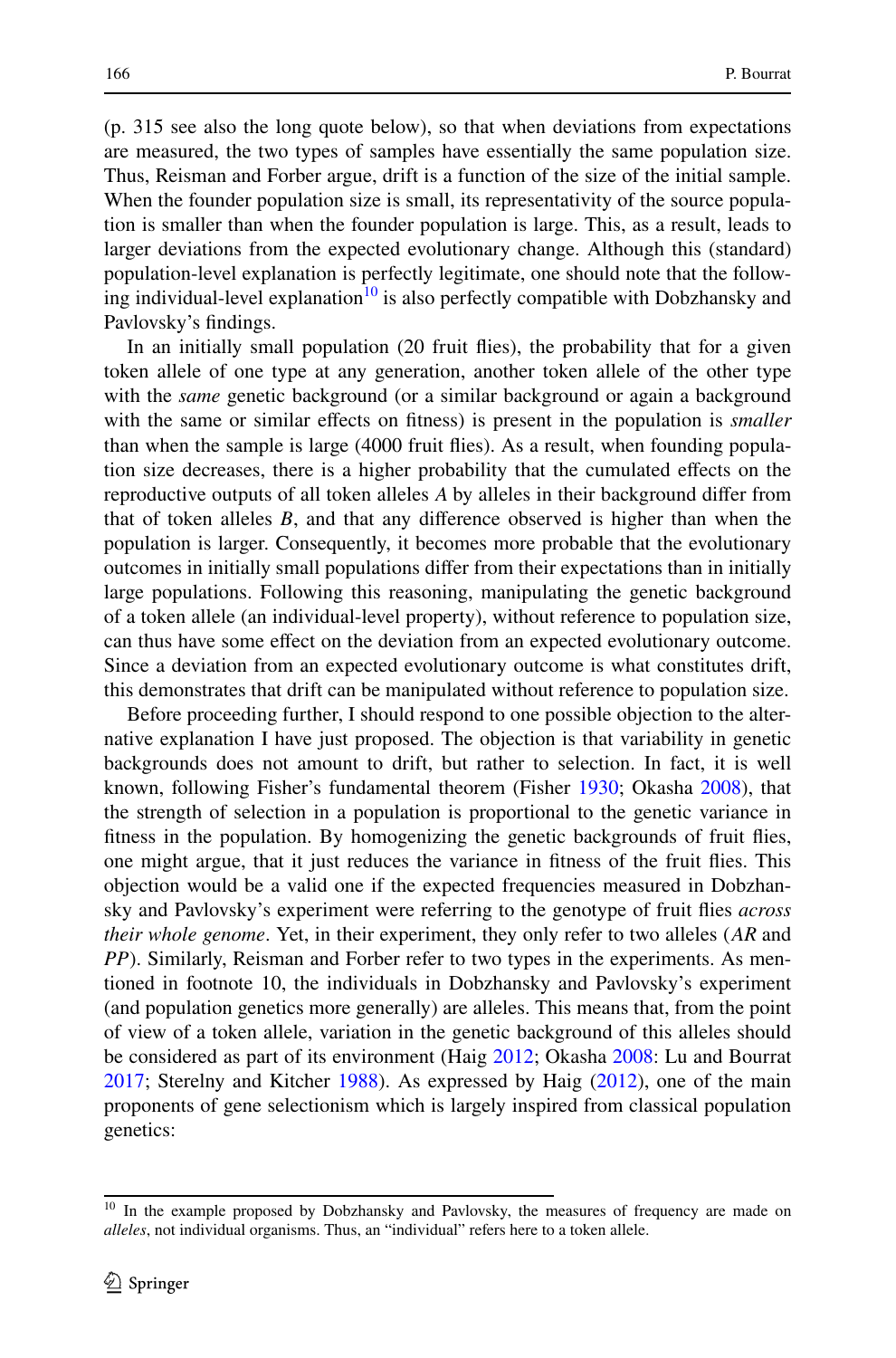A gene's environment encompasses all factors that are shared with the alternative against which the gene's efects are measured. It contains not only factors external to the cells and bodies of organisms, but also (and more immediately) these cells and bodies themselves. A body can be viewed as the collectivelyconstructed niche of the genes of which it is an extended phenotype. Among the most important parts of a gene's environment are the other molecules with which it interacts. *Other genes, even other alleles at the same locus, are parts of a gene's social environment* […]. (p. 465, my emphasis)

The individual-level explanation I provided is perfectly in line with Dobzhansky and Pavlovsky's interpretation of the larger deviations from expectation in small populations when they write: "The segments of the gene pool which arise from race hybridization are smaller, and therefore *less uniform*, in the populations descended from small than in those descended from large numbers of founders" (p. 318, my emphasis). This explanation is equivalent to say that from the perspective of one focal token allele, say *A* in a given small founder population, its genetic background is more likely to be diferent from that of a token allele of the diferent type (*B*), than when the founder population is large. This, once again, is vindicated by Dobzhansky and Pavlovsky who explicitly refer to the link between variability of genetic background and drift when they write in reference to populations made of mixed geographic origins (which is the case in their experiment) that:

[T]he selective fates of the chromosomal gene arrangements become dependent upon the polygenic genetic background, which is highly complex and variable because of the gene recombination that is bound to occur in populations descended from race hybrids. *Here random drift becomes operative and important.* It becomes important despite the populations being small only at the beginning of the experiments, because the foundation stocks in some populations consisted of small numbers of individuals. Thereafter, all the populations expand to equal sizes, fuctuating roughly between 1000 and 4000 adult individuals. Such populations can be regarded as small only in relation to the number of gene recombinations which are possible in populations of hybrid origin. (p. 316, my emphasis)

This reasoning also points to the fact that the probability to fnd identical or similar genetic backgrounds for the two alleles is lower in small rather than large founding populations, only under some assumptions about the population. This is ultimately the reason why drift is commensurate to efective population size and not population size per se (for more on this point see Bourrat [2017\)](#page-16-24), for an *efective* population size is defned as "the size of an ideal Wright–Fisher population that maintains as much genetic variation or experiences as much genetic drift as an actual population regardless of census size."(Hamilton [2009,](#page-16-18) p. 73)

To make the individual-level explanation more concrete and generalize beyond Dobzhansky and Pavlovsky's experiment, imagine an extreme case in which each fruit fy is haploid and only has two loci. Call one locus the "focal locus", while the other is the "background locus". Suppose there are two alleles at the focal locus (*A* and *B*) and 10 at the background locus, each with a different effect on the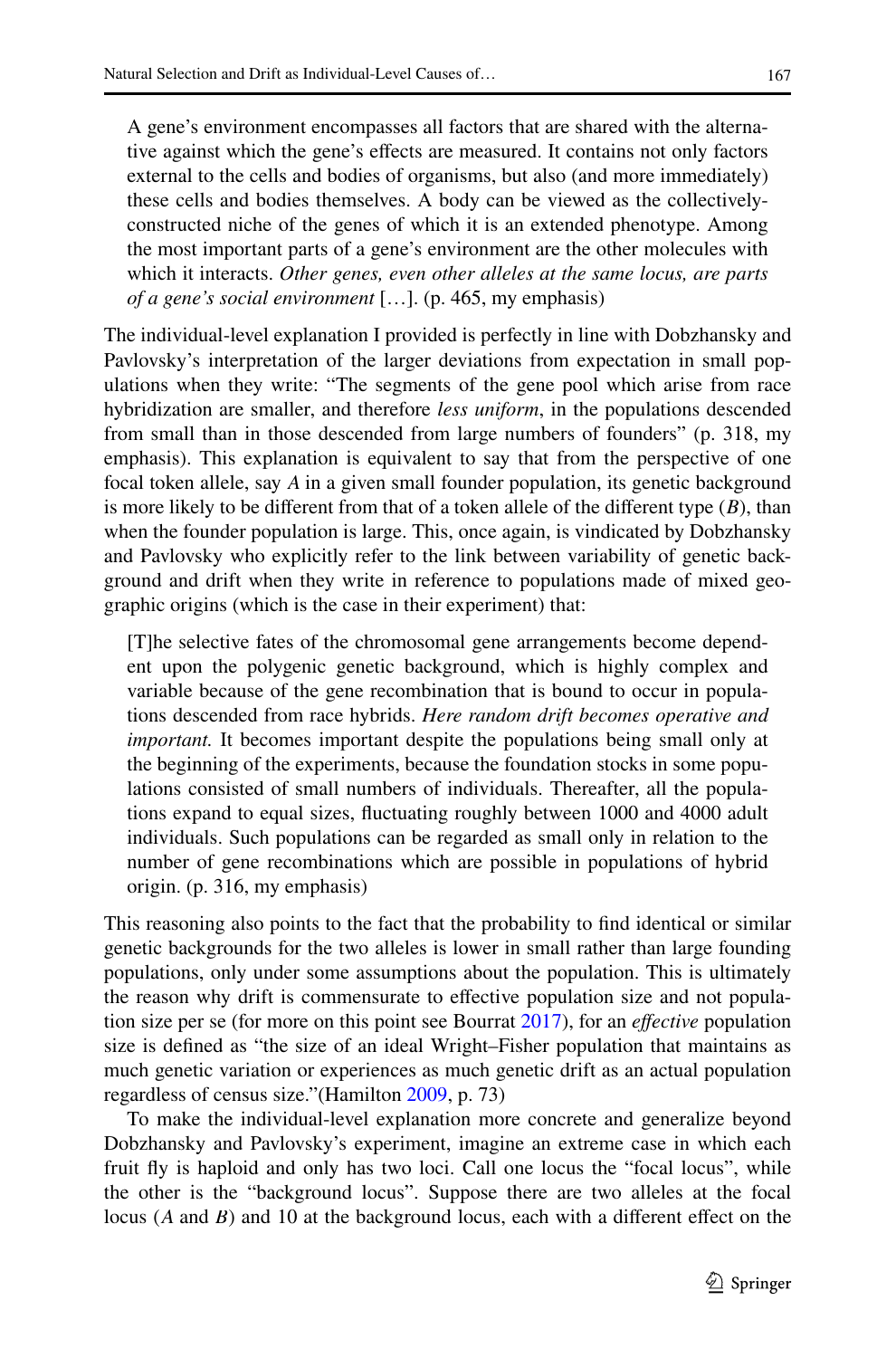reproductive output of the fruit fies. We assume that each allele at the background locus has the same frequency in the global population (0.1), that is the population from which the small and larger founder samples are made. Finally, suppose that each one of the twelve alleles has a diferent efect on the reproductive output of fruit fies. Under these assumptions, in a sample with a founder population of 20 fruit fies (10 *A*, 10 *B*), everything else being equal, it is less likely that for any token allele of a given type (say *A*) with a given allele at the background locus, there is another token allele of the other type  $(B)$  in the sample with the same allele at the background locus than when the sample is made of 4000 fies (2000 *A*, 2000 *B*).

The probabilities can indeed be calculated using a binomial distribution. In the small founder population the probability that for a fruit fy *A* there is at least one fruit fy *B* with the same background is given by the cumulative binomial probability of at least one success in 10 independent trials, with the probability of success being  $0.1<sup>11</sup>$  In fact there are 10 types of background alleles with the same frequency in the population, only one of which will be same as the background allele of the particular fruit fy chosen (the success). This probability is approximately 0.65. If we now calculate the same binomial probability but the number of trials is 2000 (large initial founder population), the probability becomes almost 1. The diference between these two probabilities demonstrates that, when there is variation on the background locus, it is more likely that the frequency of the two alleles diverge from their expectation in a small founder population than in a large one originating from the same source population.

Yet, as mentioned earlier, sample population size matters here only insofar as it decreases the probability that for each token allele of one type there is another token allele of the other type with the same genetic background. This probability could in principle be manipulated by intervening directly on the genetic background of fruit fies. A manipulation that would lead the genetic background of the token allele (say *A*) increasing the total variability of the genetic background of the population would lead to an increase in the deviation from the expected frequency of *A*, whatever the sample population size is.<sup>12</sup> On the contrary the manipulation that would decrease the variability would lead to a decrease in deviation from the expected frequency of *A*.

By simply considering the genetic background of one allele to be the genetic environment of this allele, *pace* Reisman and Forber, a population-cause explanation is perfectly reducible (in principle) to an individual-level one. In my example, the variable manipulated is not population size but token alleles' genetic backgrounds. This thought experiment vindicates that manipulating the founder population size

<span id="page-9-0"></span><sup>&</sup>lt;sup>11</sup> Note, that using the binomial distribution implies the assumption of a founding population of unlimited size (equivalent to a drawing without replacement). If we were to release this assumption and have a source population with a fnite size (equivalent to a drawing with replacement), the appropriate distribution would be a hypergeometric one. It can be shown that as the population size increases, the hypergeometric distribution tends toward a binomial one.

<span id="page-9-1"></span><sup>&</sup>lt;sup>12</sup> This assumes that the variability in the genetic background is not neutral. Of course, such a manipulation would have consequence of a higher magnitude in a small than large population since the frequency of one allele is a small population is diferent from that of a large one. But that is beside the point.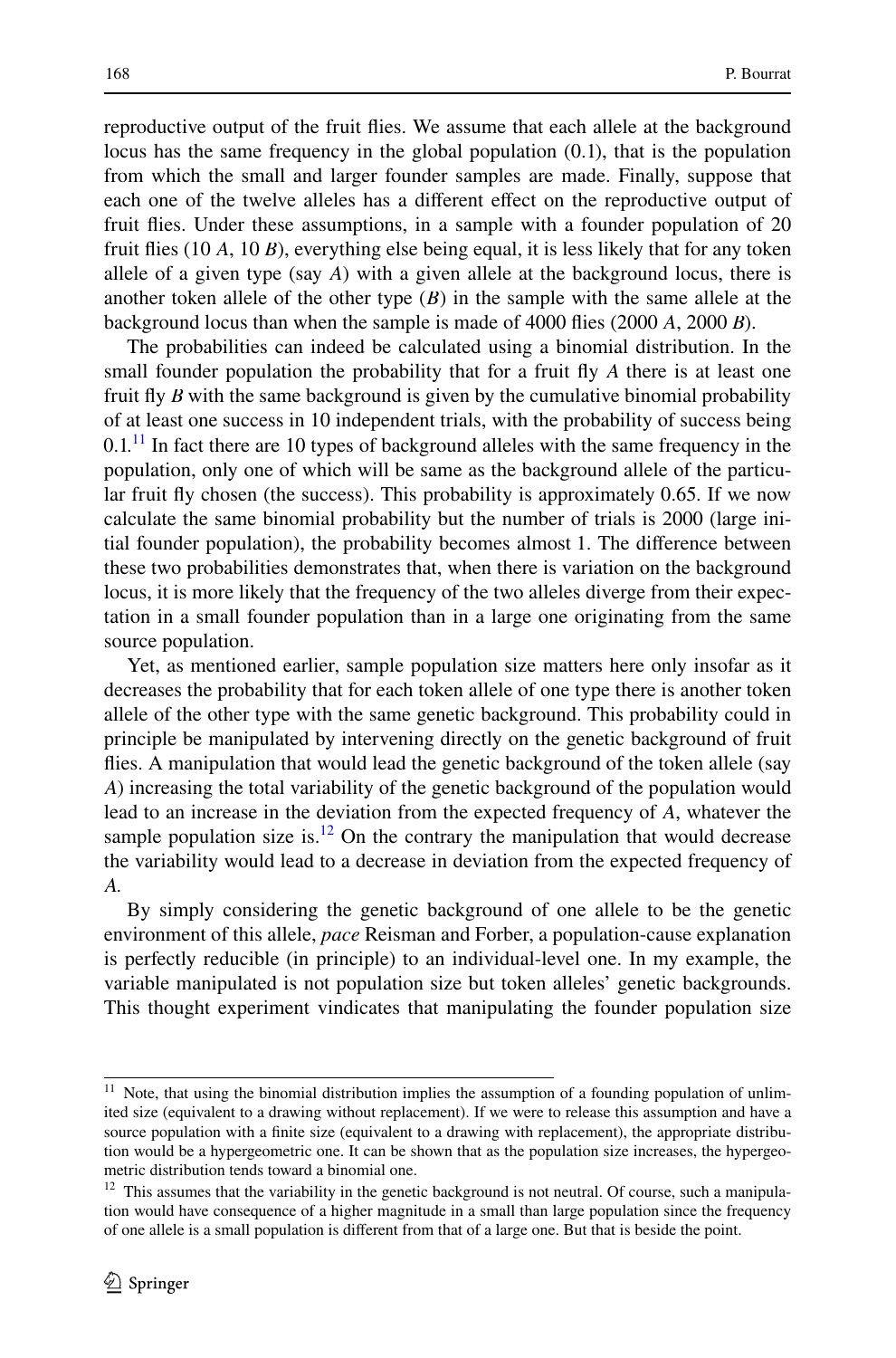with no control on the diversity of the genetic background of fruit fies or manipulating the diversity of the genetic background *independently from* the founder population size are equivalent manipulations that can be performed at the same phase of the experiment, more particularly at the generation F2 if referring to Dobzhansky and Pavlovsky's experiment.

# <span id="page-10-0"></span>**4 The Criterion of Invariance**

So far, Reisman and Forber's argument is not undermined. I have merely shown that besides a population-level explanation of the founder efect, there is a competing explanation at the individual-level of the same phenomenon. In all conscience, I do not imply that this explanation has been totally disregarded by Reisman and Forber when they write: "[t]he total amount of genetic variation in the replicate populations should affect the outcome of subsequent selection on the populations" (p. 1116). Yet, what they seem to disregard is the fact that this explanation can be cashed out from an individual-level perspective by noticing that manipulating the genetic background a single token allele (an individual-level variable) would afect the deviation from the expected frequency of the allele type.

From there, it is legitimate to ask whether one of the two explanations is superior to the other. Some, at that point, might want to claim that Reisman and Forber's explanation is superior to mine because it has the same explanatory power at a lesser cost: tediously establishing all individual causes versus readily manipulating the founding population size. I argue below, however, that the explanatory power of the individual-level explanation is superior to that of the population-level explanation.

I recall that according to Woodward ([2000,](#page-17-9) [2003,](#page-17-7) [2010\)](#page-17-10), to be explanatory, a generalization describing a relationship between two or more variables must be invariant where "invariant" (also called "stable") means that "it would continue to hold would remain stable or unchanged—as various other conditions change" ([2000,](#page-17-9) p.  $205$ .<sup>13</sup> As Woodward stresses, invariance is not an absolute concept. Yet, in evaluating which one of two explanations is the best, invariance will be an important criterion: the more invariant under intervention, the better the explanation: "other things being equal, relationships that are more invariant (and hence more useful for purposes of manipulation and control) provide better explanations" [\(2003](#page-17-7), p. 243). I call this the *criterion of invariance.* Another way to characterize invariance is in terms of context dependence. The less context-dependent a relationship is, the better the causal explanation. $^{14}$ 

<span id="page-10-1"></span><sup>&</sup>lt;sup>13</sup> For more on the subtleties of the notion of invariance see Pocheville et al  $(2017)$  $(2017)$ .

<span id="page-10-2"></span><sup>&</sup>lt;sup>14</sup> This point might look, at first glance, similar to the point made by the statisticalists and discussed in the introduction, that natural selection and drift are not causes of evolution because they are context dependent. The point here however is diferent. All causal relationships are to some extent context dependent, and following the criterion of invariance, the less context dependent relationship leads to better causal explanation. Thus, the point is *not* that context dependent relationships are not causal explanations as argued by the statisticalists.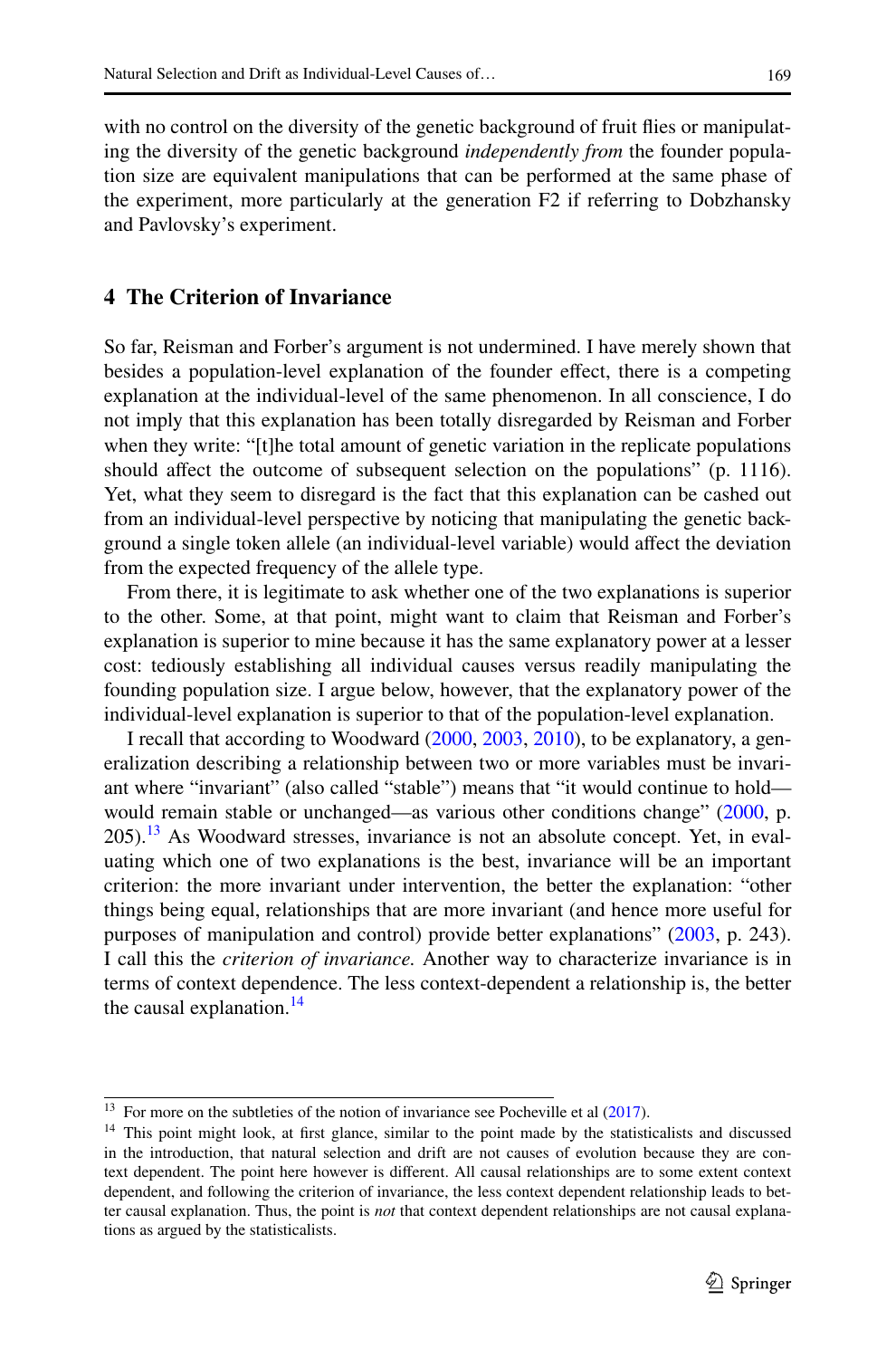Although Reisman and Forber's conceptual apparatus is much less constraining than mine, I show below that their account is nevertheless, following Woodward's criterion of invariance, less explanatory than mine. As a result, it misidentifes drift in terms of population size while ultimately population size is confounded with some individual-level variables that can fully and more invariantly explain the founder efect. In other words, given a population, individual-level variables screen off population-level properties.<sup>[15](#page-11-0)</sup>

One dramatic way of demonstrating this misidentifcation of drift in terms of population variables is to show that one can *eliminate entirely* the founder efect and drift resulting from it, by manipulating individual-level variables while keeping population size constant. That such a manipulation exists represents a decisive demonstration that population size is causally efficacious only insofar as it depends or supervenes on individual-level variables.

To make this demonstration, imagine that Dobzhansky and Pavlovsky in their experiment, instead of fruit fies (F0) with diferent genetic makeups, had used fruit fies which were all clones except for the focal locus, in which one sex would have been *AA* while the other would have been *BB*, to produce the generation F1. Suppose also that the fruit fies (F0) had been homozygous at each locus and were reproducing panmictically. Crossing the two types, as in Dobzhansky and Pavlovsky's experiment, would lead every F1 fruit fy to have the same genetic makeup and consequently, supposing a perfectly homogenous environment (in a deterministic setup), the same viability and fertility. In such conditions, no evolutionary change in terms of frequency of alleles would, in principle, be observed at the F2 generation. In practice, noise of diferent origins would lead to some change, but that does not invalidate the conceptual point I am making.

From an allelic point of view, at the F1 generation, all the token alleles of one type of allele would be systematically associated with one genetic background, while the token alleles of the other type with another genetic background. The variation between the two genetic backgrounds would only be due to the systematic presence of the other allele at the focal locus in the homologous chromosome of each organism since all fruit fies at that generation would be heterozygous (*AB*) at that locus. Thus, the only diference between allele *A* and *B* from the point of view of *A* would be that their allelic environment is systematically *B* while the allelic environment of *B* is systematically *A*.

Yet, at the generation F2 (which is the point at which Dobzhansky and Pavlovsky's experiment starts) things would change. At that generation, each type of allele would be associated with the two possible genetic backgrounds (due to the allelic variability on the homologous chromosome at the focal locus) half of the time. This is because, assuming that each fy is able to reproduce panmictically in Mendelian proportions (i.e. no segregation distorters), the proportion of each genotype at the focal locus would be 25% *AA*, 50% *AB* and 25% *BB*. Thus, for each *A* with a genetic background *A* there would be a *B* with a genetic background *A* (and reciprocally). From there, the effect of each allele on their own reproductive output, in

<span id="page-11-0"></span> $15$  For a discussion on the notion of screening-off see Brandon [\(1990](#page-16-26)).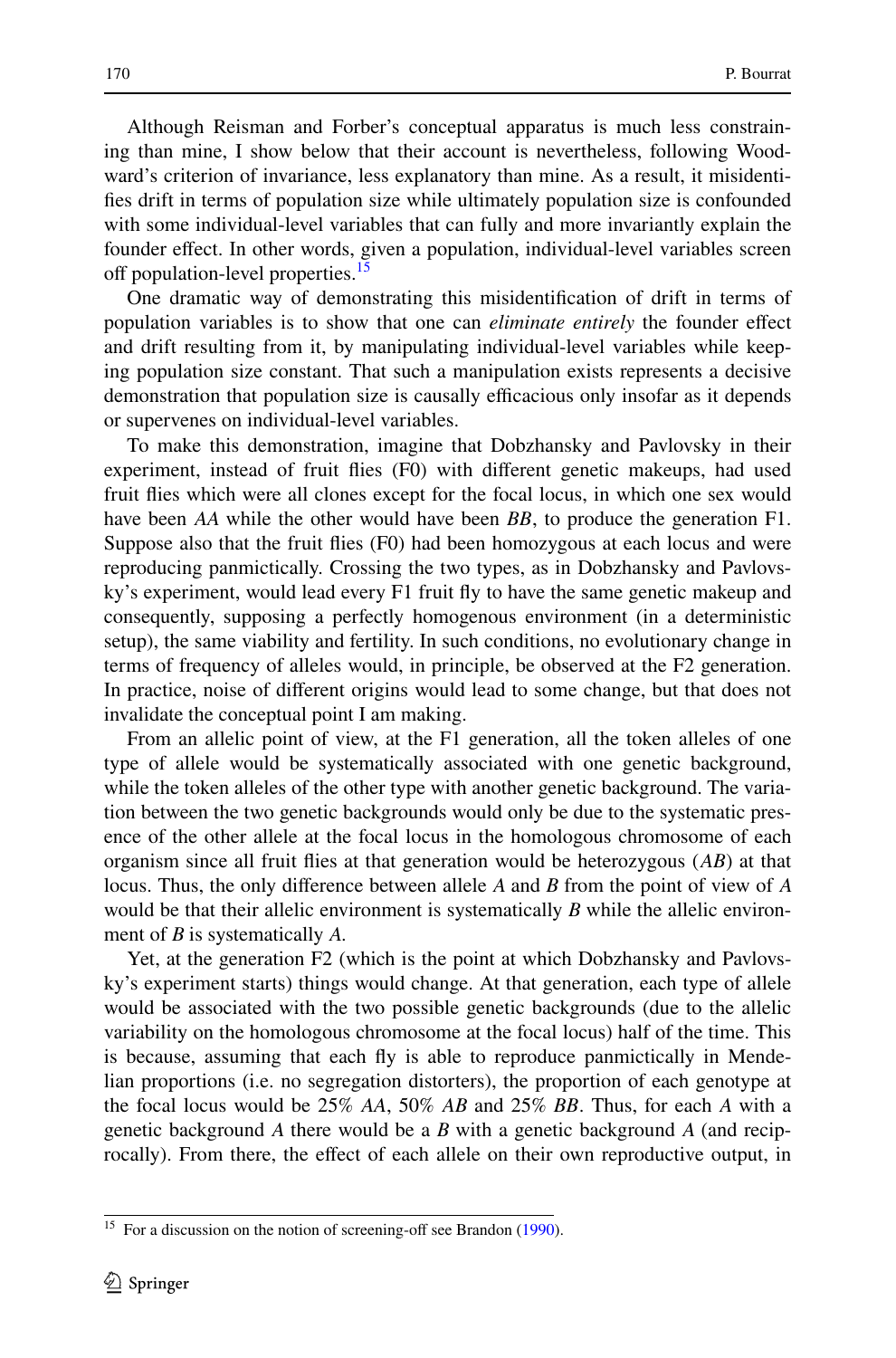each genetic background, could thus be assessed (at the F3 generation) because the proportions of the time *A* and *B* would be associated with *A* and with *B* respectively would be the same.

Suppose now a homogeneous environment for the F2 fruit fies. Following Dobzhansky and Pavlovsky's explanation, because the genetic variability between the samples of 20 and 4000 fies would be the same (all fruit fies in the founding population—whether small or large—being identical), the only efect observed would be the efect of natural selection in the two cases, despite a diference in initial founding population sizes. In fact, we have two genetically identical populations except on the focal locus. This, by defnition, prevents the founder efect from occurring. In fact, for there to be some founder effect to begin with would require some genetic variation at the background locus.

Note that in real populations there would certainly be *some* other forms of drift with significant effects on the evolutionary change in the populations starting with 20 individuals diferent from that produced by the founder efect. Other forms of drift might include any circumstance that lead to one allele having a higher or lower frequency that cannot be causally linked to its effect on its reproductive output than the other allele (reviewed in Millstein [2016,](#page-16-16) for an interpretation of drift in terms of environmental variation see Bourrat [2017](#page-16-24)). These circumstances should be distinguished from the founder efect on which Reisman and Forber focus in their argument (see the next section for more on this point).

The example I proposed, although purely theoretical, fies in the face of the argument that were individual-level properties (e.g. changing the genetic background of token alleles) manipulated instead of population-level ones (e.g. changing the population size), no information would be gained by this manipulation, contra what is claimed by Reisman and Forber [\(2005](#page-16-0), p. 1121). Everything else being equal, not only would the population-level manipulation, in this case, yield no diference, but the relation between the founding population size and variability in the frequency of the focal allele would be lost. On the contrary, varying individual-level variables, such as the genetic background of alleles, in some ways, could yield the deviations from expectation observed by Dobzhansky and Pavlovsky. Crucially, this means that if one were to choose founding populations of 20 fruit fies with a sum of genetic variation higher than in founding populations of 4000 fruit fies, one would fnd, everything else being equal, greater deviations from the expected change, at the focal locus, in populations with large founding sizes than in populations with small ones. This is the opposite prediction to what one would expect following the population-cause view.

As I have argued above this is in line with Dobzhansky and Pavlovsky's reasoning. Replaced in a more general context, Dobzhansky and Spassky [\(1962](#page-16-27)) who used a similar experiment setting as Dobzhansky and Pavlovsky have further corroborated this reasoning experimentally. They founded five populations of 20 heterozygous individuals that all descended from the *one* couple of homozygous individuals (*AA* for the males and *BB* for the females or vice versa), while five other populations of twenty heterozygous individual were founded from homozygous parents of diferent geographical origins. Dobzhansky and Spassky found that the evolutionary change in the populations that all descended from a single couple of parents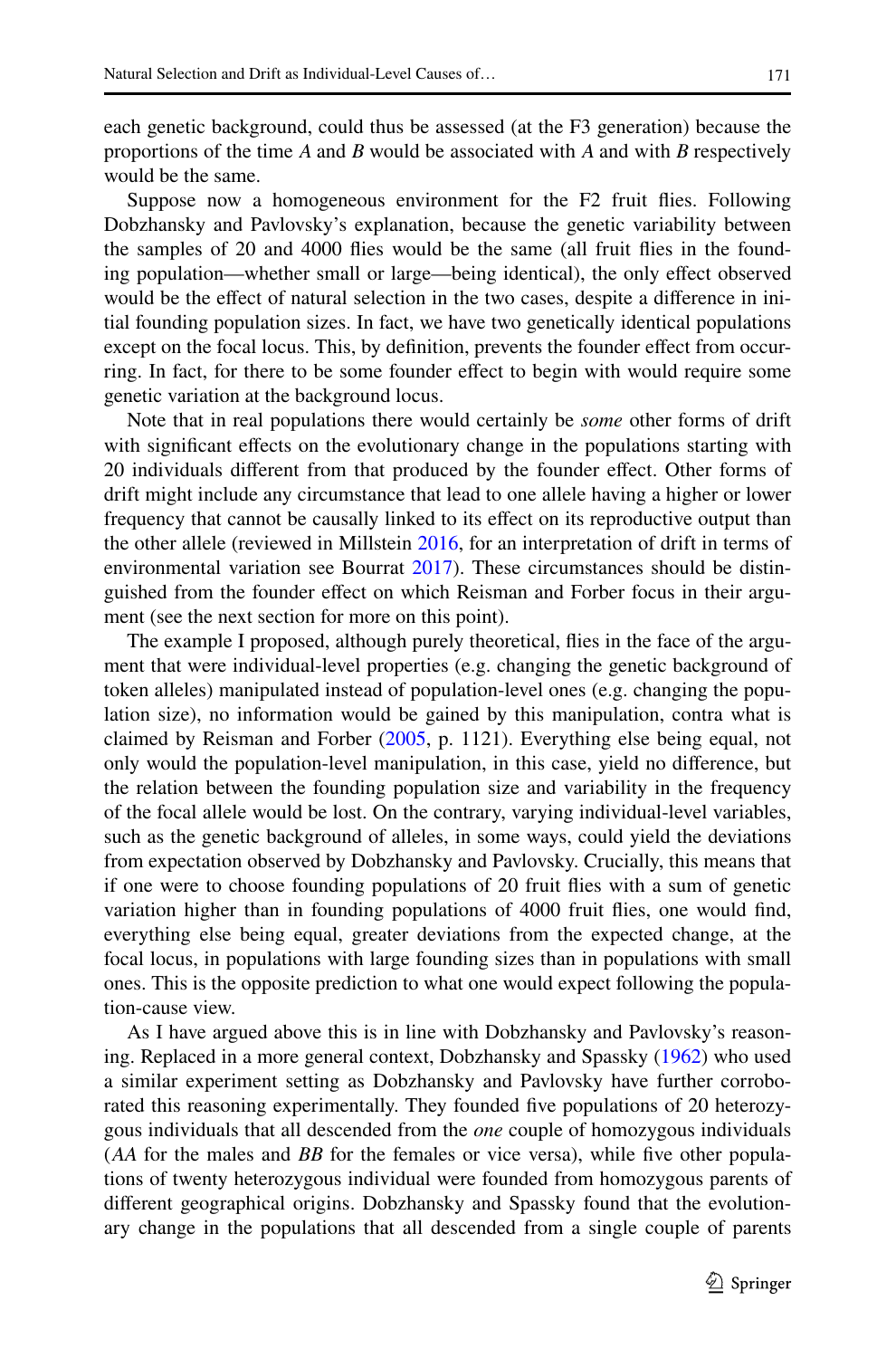exhibited much less variation than the evolutionary change observed when the population descended from parents of multiple origins. The explanation given by Dobzhansky and Spassky is that in the former case there is much less genetic variation in the background and lead to a lower variation in outcome independently of the population size. This hypothesis has been supported by other studies reviewed in Dobzhansky ([1970,](#page-16-28) pp. 249–257).

Going back to the criterion of invariance with respect to the founder efect, the explanation based on diferences in genetic background (individual-level diferences), in light of my thought experiment, is thus more invariant under intervention than an explanation based on founding population sizes. An individual-level manipulation that would lead the F2 generation to be more similar in their genetic background would lead to a decrease in drift *no matter what the founding population size is*, while an increase in founding population size would have no efect on allele frequencies if the population is clonal in the genetic background of the two focal alleles. It follows that for the same explanandum, namely explaining changes in allele frequencies, if one accepts both the manipulation condition and the invariance criterion, the individual-level explanation represents a better causal explanation for the case proposed by Reisman and Forber.

# **5 Population Level Causes in Indeterministic and Frequency‑Dependent Cases**

So far, I have assumed that biological processes are deterministic. While a number of philosophers believe that indeterminism is eliminable from evolutionary theory (see Rosenberg [2001](#page-16-29), Sober [2010;](#page-17-12) Weber [2001](#page-17-13) for discussions), something must be said about possible cases of drift resulting from indeterminism. Does the explanation in individual-level terms I provided in the previous section hold when diferences in reproductive output are due to indeterministic processes? $16$ 

Take again the example starting with the clonal population of fruit fies in generation F1—homozygous at all the loci, except at the focal locus where they are *AB*. Suppose that the females of each type produce non-deterministically a given number of ofspring (leading to a probability distribution for the number of ofspring produced). Starting with populations of 20 fies (10 females), *everything else being equal*, deviations from expectations would be higher than when the initial population size is of 4000 fies (2000 females). Contrary to the deterministic case, manipulating initial population sizes would, in this case, have an efect on evolutionary change. This efect would decrease as the size of populations increases. The reason it would is because of a direct consequence of the ontologically probabilistic nature of processes leading to reproduction.

In such cases, because the manipulation condition could be applied between the population-level variable 'initial population size' and 'evolutionary change' *and* that

<span id="page-13-0"></span><sup>&</sup>lt;sup>16</sup> We could, for instance, imagine that some quantum processes percolate up in a biological process and have consequences on reproductive outputs, as done by Glymour ([2001\)](#page-16-30).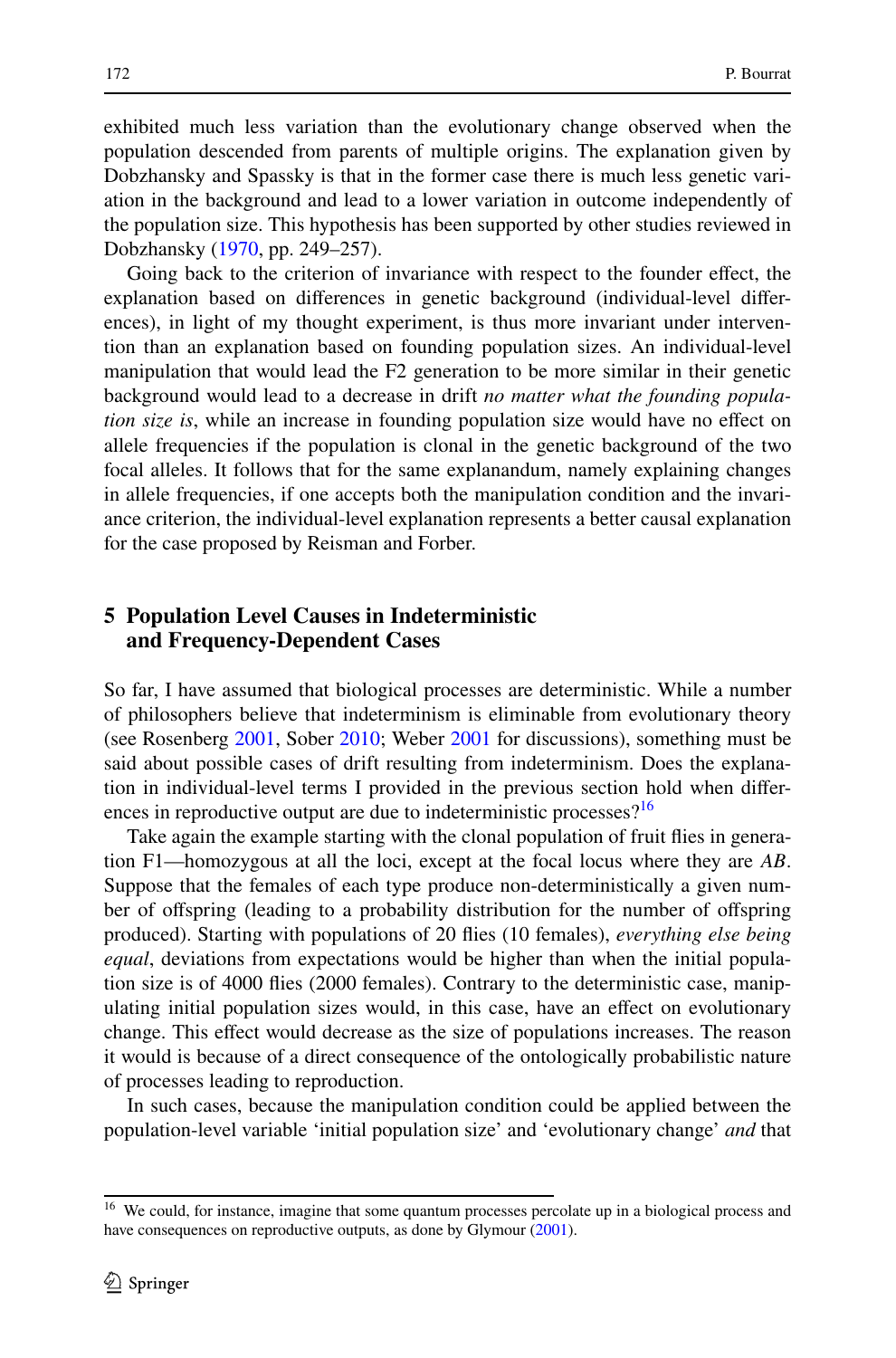no manipulation of individual-level variables would bring about the same outcome more invariably, it seems reasonable to consider drift as a population-level cause.

A similar reasoning can be applied with natural selection. If the diferences in properties of individuals leading to diferences in reproduction (or growth) are fundamentally probabilistic, given one event of reproduction at the individual level, this event could not be attributed to the efect of natural selection or drift, and natural selection can only be characterized at the population level. In this sense the diference between natural selection and drift is inscrutable (see Huneman [2014](#page-16-31) for more on the notion of 'inscrutability' in this context). Although I do not demonstrate it here, one can remark however that in a deterministic setup in which there would be no *deterministic* drift (e.g., no founder efect following my interpretation in Sect. [4](#page-10-0)) explanations for why one variant invades the population in a case of *directional* selection would also be more invariantly explained by individual-level variable properties than population level ones. See for instance Godfrey-Smith [2009](#page-16-32)'s recent attempt to provide such an explanation in terms of intrinsic properties' efects on reproductive output (see Bourrat  $2015$ ,  $2017$  for an update of this view).<sup>17</sup>

Finally, before closing, I should mention cases of *frequency*-*dependent* selection. Sarkar [\(2008](#page-17-14)), when discussing the unit of selection issue in diferent cases of frequency-dependent selection convincingly shows that in some simple cases of frequency-dependent selection such as the hawk-dove evolutionary games-theory model, ftness can be considered as an individual-level (allelic) property because it is defnable at that level. In other cases, involving for instance heterosis or more complex evolutionary game-theory cases, it should rather be regarded as a property at a higher level (e.g., the genotypic level) because it cannot be defned solely at the lower level. This point can be extended recursively at any level of organization. If the conclusions reached by Sarkar are correct, it seems thus that for frequencydependent cases (which are special cases of context-dependence), whether natural selection is an individual- or population-level property will depend on the details of the case. More particularly it will depend, for a given case, whether the evolutionary dynamics can be computed without references to higher-level variables.

This point leads us to Millstein's [\(2006\)](#page-16-6) position. Like Reisman and Forber, Millstein explicitly considers natural selection and drift to be population level causes that do not reduce to individual level causes. To fuel this view, she proposes the case of a model with some experimental results taken from Kerr et al. [\(2002](#page-16-34)) of what they call a 'non-transitive' community of bacteria (*E. Coli*) in which there are three types: *A*, *B* and *C*. In the absence of *C*, *A* has a higher reproductive output than *B*. In the absence of *A*, *B* has a higher reproductive output than *C*. But in the absence of *B*, *C* has a lower reproductive output than *A*. This non-transitive case is analogous to the "rock-paper-scissors" game. This type of dependencies between types is a complex game-theory case, which, following Sarkar, cannot be defned purely at the individual level, since predicting the evolutionary dynamics in this case involves considering population-level properties.

<span id="page-14-0"></span><sup>&</sup>lt;sup>17</sup> Needless to say, both deterministic and indeterministic natural selection/drift can be at play in a single population.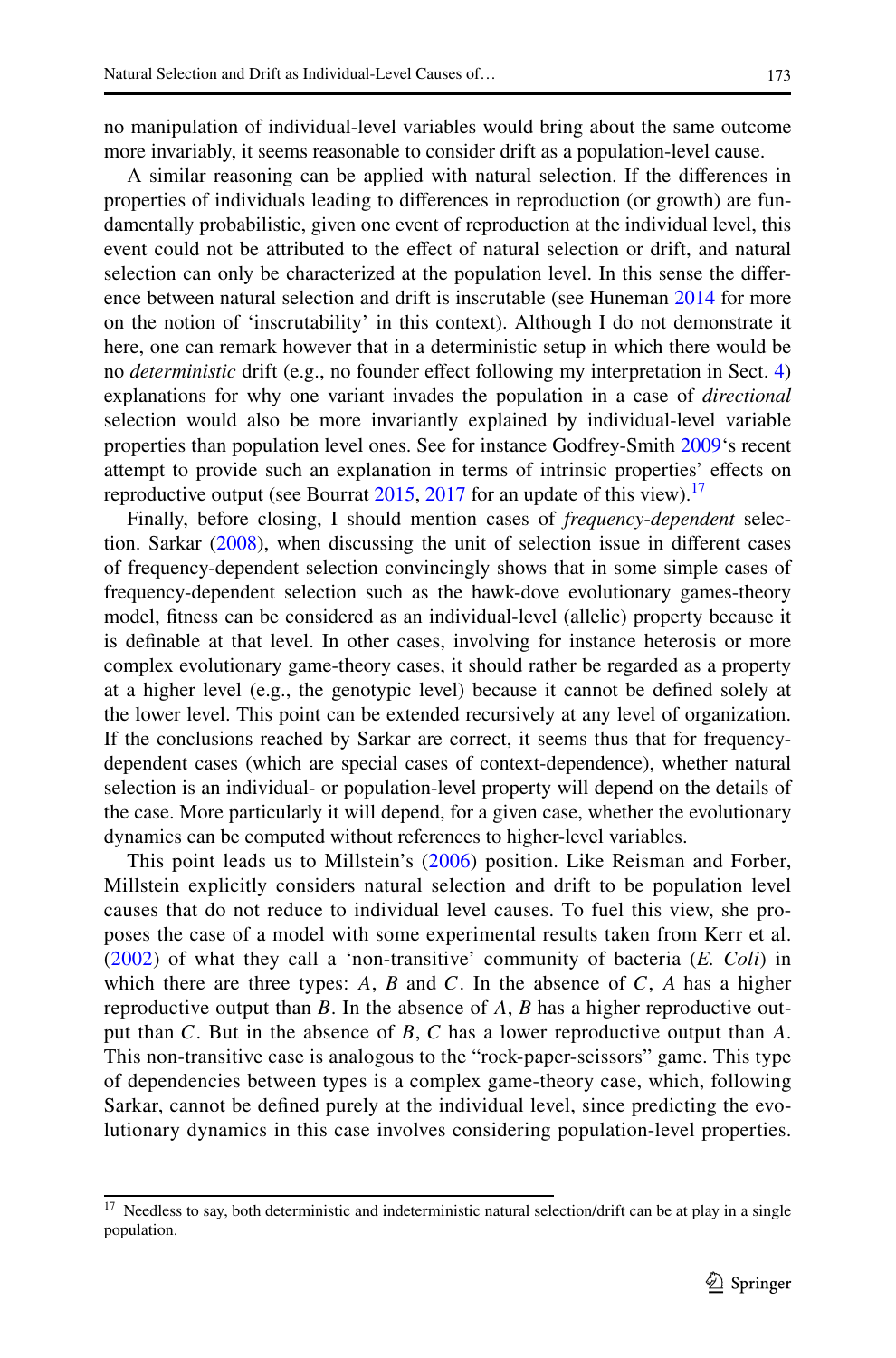Thus, it is warranted, in such case and similar ones, to consider natural selection and drift as population-level causes of evolutionary change.

Millstein rightly notes that frequency dependence is considered in the literature as a common phenomenon. However, I do not believe that the conclusion that natural selection and drift are population-level causes *as opposed to* individual-level causes follows. Rather, I propose that depending on the case, the question being asked and the time-scale of the explanation, in brief, depending on the explanandum, natural selection and drift can be regarded as more or less population-level or individual-level causes. Holding a stronger position, namely that natural selection and drift are *necessarily* population-level causes, is problematic and leads to some slippery slope arguments. One might argue for instance that since any causal explanation (whether it concerns evolutionary change or not) is, to some extent, context-specifc, then causes are always necessarily populationlevel causes. Such a position would make the defense of an individual-level cause view impossible. I believe that the protagonists of the debate all agree that in principle the two alternatives are viable ones and that whether a cause is an individual or population-level one refers to the locus of manipulability.

#### <span id="page-15-0"></span>**6 Conclusion**

I have argued that Reisman and Forber's claims that natural selection and drift are population-level causes of evolutionary change because they (1) can be manipulated at the population level, (2) cannot be reduced to individual-level explanations, and (3) convey more information than individual-level explanations, are inadequate in the deterministic and frequency-independent cases they presented. In fact, starting from a similar scenario as the experiment they use, while assuming causal determinism, I showed that individual-level variables could be manipulated to produce the same efect as when manipulating population-level variables. I then showed how these variables can be related to the population-level variables used by population geneticists and explained why manipulating these populationlevel variables in deterministic set-ups is ultimately equivalent to manipulating individual-level variables. Later, I argued that if one uses Woodward's criterion of invariance, a causal explanation of the founder efect in terms of individuallevel variables is more invariant under intervention than in terms of populationlevel variables and thus that, on that ground, the individual-cause is superior to the population-cause view. Finally, I conceded that natural selection and drift can be conceived of as population-level causes when they depend on indeterministic events and in some cases of frequency-dependent selection.

**Acknowledgements** I am thankful to Paul Grifths, Frans Jacobs, Charles Pence, Arnaud Pocheville, Joeri Witteveen and three anonymous reviewers for their comments on earlier versions of the manuscript. This research was supported under Australian Research Council's Discovery Projects funding scheme (project number DP150102875) and a Macquarie University Research Fellowship.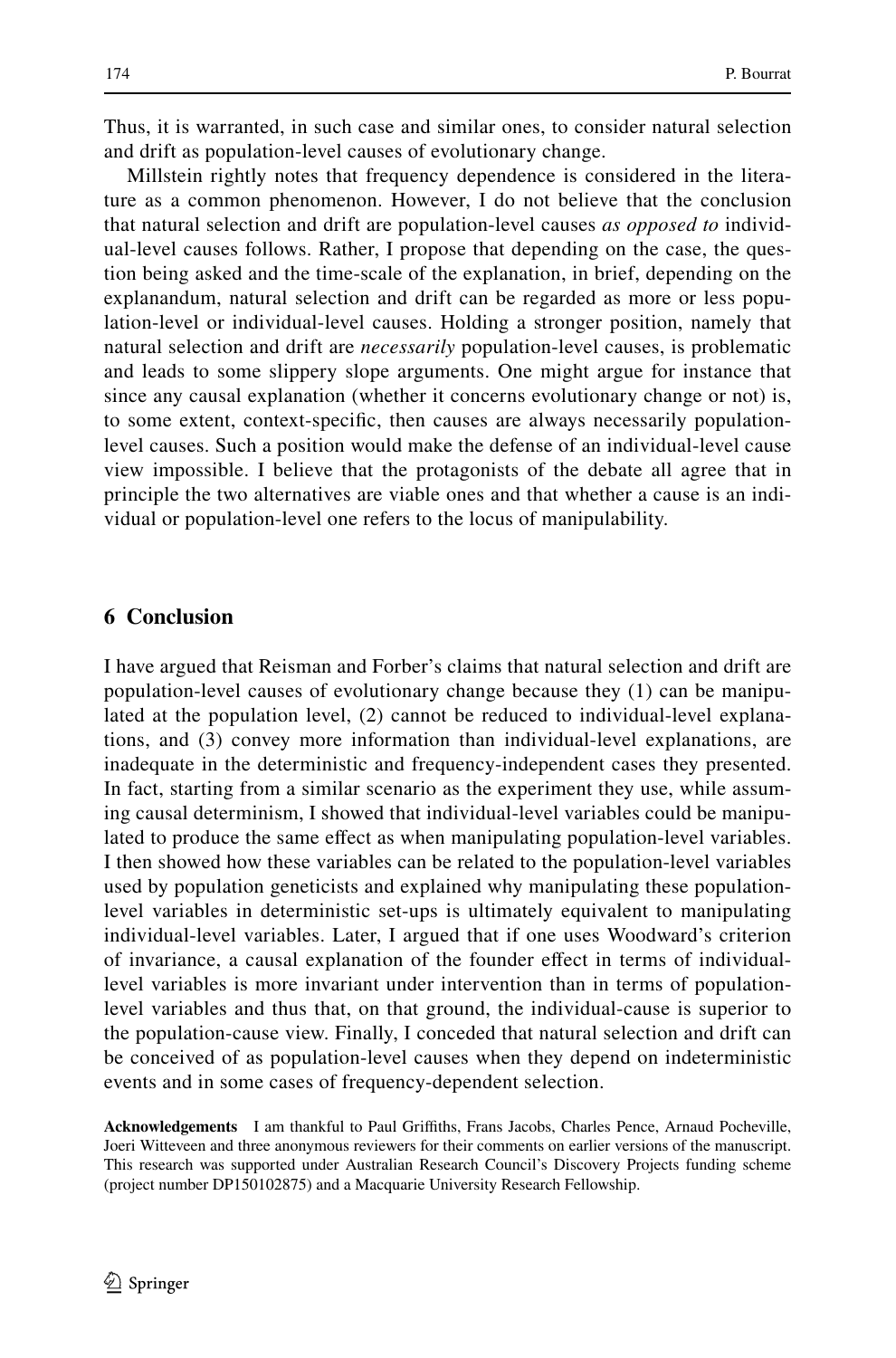# **References**

- <span id="page-16-3"></span>Ariew A, Rice C, Rohwer Y (2015) Autonomous-statistical explanations and natural selection. Br J Philos Sci 66(3):635–658
- <span id="page-16-15"></span>Beatty J (1984) Chance and natural selection. Philos Sci 51(2):183–211
- <span id="page-16-5"></span>Bouchard F, Rosenberg A (2004) Fitness, probability and the principles of natural selection. Br J Philos Sci 55(4):693–712
- <span id="page-16-33"></span>Bourrat P (2015) Distinguishing natural selection from other evolutionary processes in the evolution of altruism. Biol Theory 10(4):311–321
- <span id="page-16-24"></span>Bourrat P (2017) Explaining drift from a deterministic setting. Biol Theory 12(1):27–38
- <span id="page-16-26"></span>Brandon RN (1990) Adaptation and environment. Princeton University Press, Princeton
- <span id="page-16-28"></span>Dobzhansky T (1970) Genetics of the evolutionary process. Columbia University Press, New York
- <span id="page-16-12"></span>Dobzhansky T, Pavlovsky O (1957) An experimental study of interaction between genetic drift and natural selection. Evolution 11:311–319
- <span id="page-16-27"></span>Dobzhansky T, Spassky NP (1962) Genetic drift and natural selection in experimental populations of *Drosophila pseudoobscura*. Proc Natl Acad Sci 48(2):148–156
- <span id="page-16-20"></span>Fisher RA (1930) The genetical theory of natural selection. Clarendon Press, Oxford
- <span id="page-16-13"></span>Forber P, Reisman K (2007) Can there be stochastic evolutionary causes? Philos Sci 74(5):616–627
- <span id="page-16-14"></span>Futuyma DJ (2005) Evolution. Sinauer Associates Inc, Sunerland, MA
- <span id="page-16-30"></span>Glymour B (2001) Selection, indeterminism, and evolutionary theory. Philos Sci 68(4):518–535
- <span id="page-16-32"></span>Godfrey-Smith P (2009) Darwinian populations and natural selection. Oxford University Press, New York
- <span id="page-16-22"></span>Haig D (2012) The strategic gene. Biol Philos 27(4):461–479
- <span id="page-16-18"></span>Hamilton M (2009) Population genetics. Wiley, Oxford
- <span id="page-16-4"></span>Hitchcock C, Velasco J (2014) Evolutionary and Newtonian forces. Ergo Open Access J Philos 1
- <span id="page-16-31"></span>Huneman P (2014) Inscrutability and the opacity of natural selection and random genetic drift: distinguishing the epistemic and metaphysical aspects. Erkenntnis 80(3):491–518
- <span id="page-16-34"></span>Kerr B, Riley MA, Feldman MW, Bohannan BJ (2002) Local dispersal promotes biodiversity in a real-life game of rock–paper–scissors. Nature 418(6894):171–174
- <span id="page-16-23"></span>Lu Q, Bourrat P (2017) The evolutionary gene and the extended evolutionary synthesis. Br J Philos Sci. <https://doi.org/10.1093/bjps/axw035>
- <span id="page-16-1"></span>Matthen M, Ariew A (2002) Two ways of thinking about ftness and natural selection. J Philos  $99(2)$ :55–83
- <span id="page-16-2"></span>Matthen M, Ariew A (2009) Selection and causation. Philos Sci 76(2):201–224
- <span id="page-16-6"></span>Millstein RL (2006) Natural selection as a population-level causal process. Br J Philos Sci 57(4):627–653
- <span id="page-16-16"></span>Millstein RL (2016) Genetic drift. In: Zalta EN (ed) The stanford encyclopedia of philosophy (Fall 2016)
- <span id="page-16-7"></span>Northcott R (2010) Walsh on causes and evolution. Philos Sci 77(3):457–467
- <span id="page-16-19"></span>Okasha S (2006) Evolution and the levels of selection. Clarendon Press, Oxford University Press, New York, Oxford
- <span id="page-16-21"></span>Okasha S (2008) Fisher's fundamental theorem of natural selection—a philosophical analysis. Br J Philos Sci 59(3):319–351
- <span id="page-16-9"></span>Otsuka J (2016) A critical review of the statisticalist debate. Biol Philos 31(4):459–482
- <span id="page-16-10"></span>Otsuka J, Turner T, Allen C, Lloyd EA (2011) Why the causal view of ftness survives. Philos Sci 78(2):209–224
- <span id="page-16-11"></span>Pearl J (2009) Causality: models, reasoning, and inference, 2nd edn. Cambridge University Press, New York
- <span id="page-16-17"></span>Plutynski A (2007) Drift: a historical and conceptual overview. Biol Theory 2:156–167
- <span id="page-16-25"></span>Pocheville A, Grifths PE, Stotz K (2017) Comparing causes—an information-theoretic approach to specificity, proportionality and stability. In: Leitgeb H, Niiniluoto I, Sober E, Seppälä P (eds) Proceedings of the 15th congress of logic, methodology and philosophy of science. College Publications, London, pp 250–275
- <span id="page-16-0"></span>Reisman K, Forber P (2005) Manipulation and the causes of evolution. Philos Sci 72(5):1113–1123
- <span id="page-16-29"></span>Rosenberg A (2001) Discussion note: indeterminism, probability, and randomness in evolutionary theory. Philos Sci 68(4):536–544
- <span id="page-16-8"></span>Rosenberg A, Bouchard F (2005) Matthen and Ariew's obituary for ftness: reports of its death have been greatly exaggerated. Biol Philos 20(2):343–353